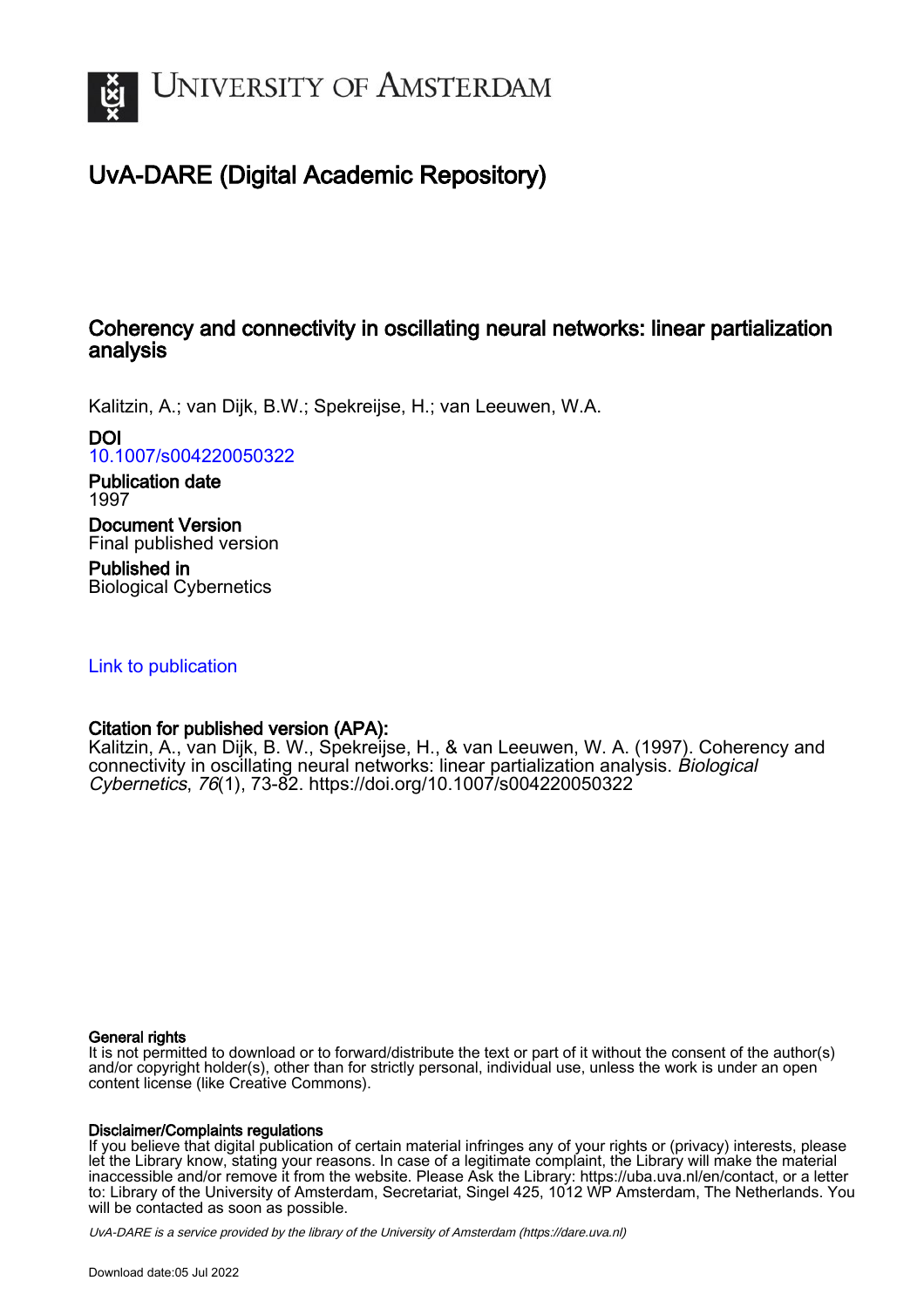# Coherency and connectivity in oscillating neural networks: linear partialization analysis

S. Kalitzin<sup>1,2</sup>, Bob W. van Dijk<sup>1,2</sup>, H. Spekreijse<sup>1,2</sup>, W. A. van Leeuwen<sup>3</sup>

<sup>1</sup> Graduate School of Neurosciences Amsterdam, The Netherlands Ophthalmic Research Institute, Department of Visual Systems Analysis, P.O. Box 12141, 1100 AC Amsterdam, The Netherlands

2 Laboratory for Medical Physics, UvA, Meibergdreef 9, 1105 AZ Amsterdam, The Netherlands

3 Institute for Theoretical Physics, University of Amsterdam, Valckenierstraat 65, 1018 XE Amsterdam, The Netherlands

Received: 20 October 1995 / Accepted in revised form: 20 May 1996

Abstract. This paper studies the relation between the functional synaptic connections between two artificial neural networks and the correlation of their spiking activities. The model neurons had realistic non-oscillatory dynamic properties and the networks showed oscillatory behavior as a result of their internal synaptic connectivity. We found that both excitation and inhibition cause phase locking of the oscillating activities. When the two networks excite each other the oscillations synchronize with zero phase lag, whereas mutual inhibition between the networks resulted in an anti-phase (half period phase difference) synchronization. Correlations between the activities of the two networks can also be caused by correlated external inputs driving the systems (common input). Our analysis shows that when the networks exhibit oscillatory behavior and the rate of the common input is smaller than a characteristic network oscillator frequency, the cross-correlation functions between the activities of two systems still carry information about the mutual synaptic connectivity. This information can be retrieved with linear partialization, removing the influence of the common input. We further explored the network responses to periodic external input. We found that when the input is of a frequency smaller than a certain threshold, the network responds with bursts at the same frequency as the input. Above the threshold, the network responds with a fraction of the input frequency. This frequency threshold, characterizing the oscillatory properties of the network, is also found to determine the limit to which linear partialization works.

## 1 Introduction

Phenomena of correlated neural electrical activity have been extensively studied in experiments measuring single unit activity, multiple unit activity or electroencephalographic signals (Eckhorn et al. 1992; Gray et al. 1992; Nelson et al. 1992; Spekreijse et al. 1994). For a recent review see Singer (1993). In many of these studies authors assume or imply that correlated neural activity expresses the functional connectivity between the corresponding neurons or groups of neurons.

The relation between correlated neural activity and functional connectivity has been rigorously tested in cases of coupled stochastic systems (Aertsen and Gerstein 1985). In this paper we explore this link by simulating biologically realistic signals from artificial neural networks, and testing the relation between the correlation of the activities of the coupled neural groups and the strength and nature of these couplings. Neural networks provide a method of setting up a model neural system where all connections are known in advance. Then by correlating the signals from the model neural dynamics one can investigate to what degree these correlations reflect the connectivity.

Mutual connections between the two networks can be excitatory, inhibitory or nonexistent, and a second question we are investigating here is to what degree one can deduce the nature and possibly the strength of the mutual connections on the basis of the cross-correlation analysis. As we consider throughout the present work the simplest possible network layouts, our conclusions concern the effective connectivity of the networks (Aertsen et al. 1989).

The effect of correlated neural activities caused by synaptic interconnections is difficult to isolate from the synchronization imposed by a common input or, more generally, by correlated inputs to the two systems (Palm et al. 1988). The linear partialization method (van Dijk 1995) can subtract the influence of the correlated source from the cross-correlation functions as long as we can assume that the response to the external source is linear. This last condition can be verified for loosely connected networks. In the case of highly interconnected neural systems, for example when oscillatory behavior is present, the response is far from linear. In such cases,

*Correspondence to:* B. W. van Dijk, Laboratory for Medical Physics, University of Amsterdam, Meibergdreef 9, 1105 AZ Amsterdam, The Netherlands (e-mail: b.vandijk@amc.uva.nl)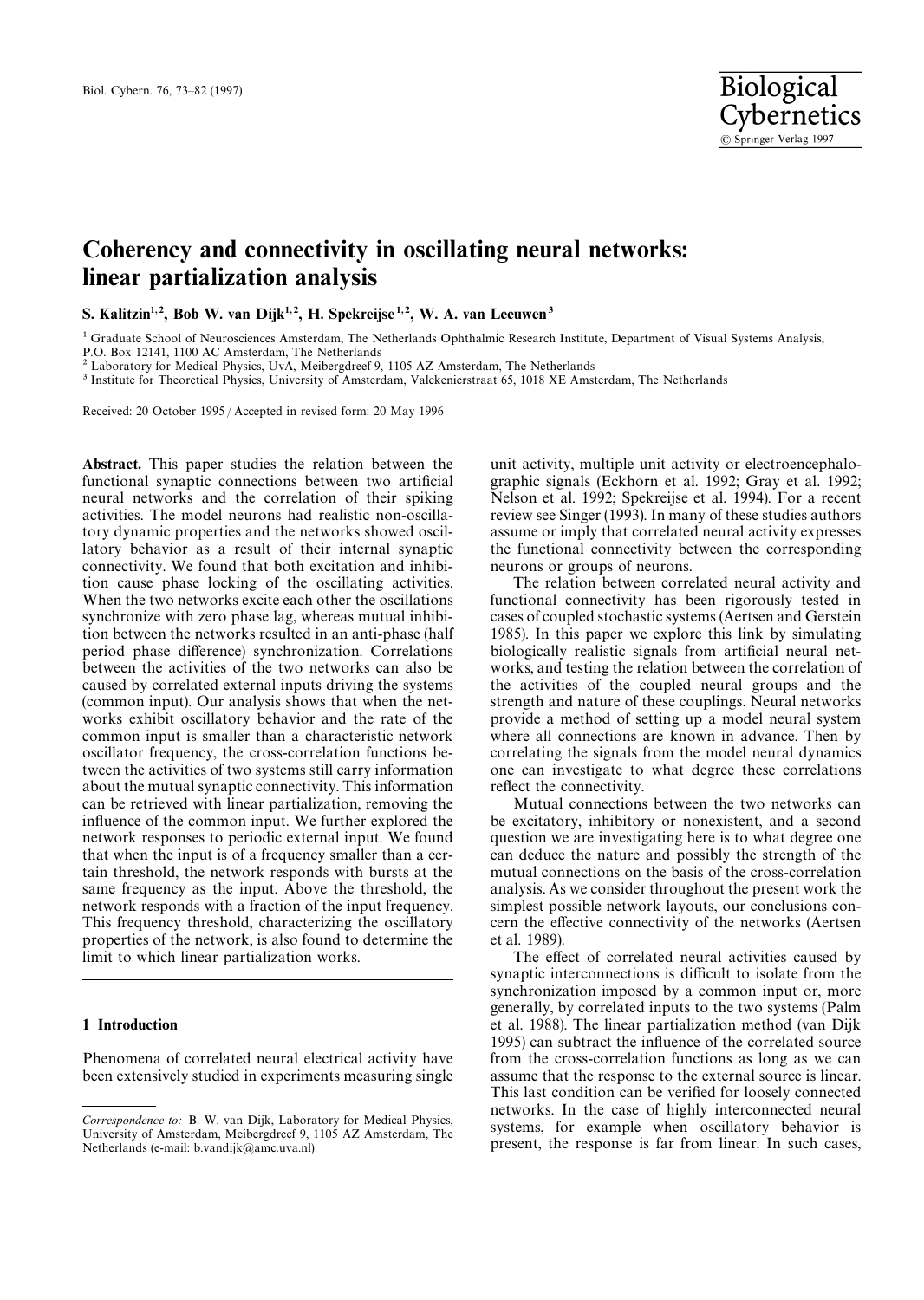74

therefore, any conclusions for the functional connectivity between two neural systems that are based solely on the presence of correlated activity are questionable. Here we explore this problem also, by simulating the activities of two neural networks in the presence of a common input. We show that if the common input is of a rate smaller than the characteristic oscillation frequency of the systems then linear partialization can still reveal the correlations due to the synaptic interactions.

Our model neural networks are randomly connected with all neurons projecting and receiving synaptic connections with the same probability. The behavior of the network and in particular its response to external inputs will depend on the connectivity, the balance between excitatory and inhibitory connections, and the dynamics of these connections. In the situation where the networks are densely connected, it is natural to expect oscillatory behavior. In this 'strong coupling limit', if a system is constantly excited by a stochastic external input, it responds with spontaneous bursts. These bursts will appear in some approximately periodical fashion. In such an approach the oscillations appear naturally as a result of the collective neural dynamics. Each individual neuron does nothing more than integration of synaptic signals and producing corresponding action potentials. There are no bursting properties involved in the dynamics of a single neuron. Yet when such neurons are interconnected to form networks, these networks can have oscillatory behavior with different frequencies (burst-to-burst intervals), amplitudes and burst lengths. Oscillatory networks are of special interest and some authors suggest that they may provide a tool for understanding the mechanism of feature-linking in biological sensory systems (Eckhorn et al. 1988; Chawanya et al. 1993; for a recent review see Eckhorn 1994).

Consider now two neural networks, each densely connected internally. When the two neural networks are disconnected from each other, even if their mean bursting rates are the same, they will burst noncoherently and therefore their cross-correlation function will be zero. It is easy to conclude that the two oscillating systems have zero correlations because of the accumulating stochastic phase distances of the sequentially ordered bursts. Excitatory synaptic interactions between the two networks can cause partial or complete synchronization of the activities, depending on the strength of these connections. Ultimately, the two oscillating systems merge into one. To see this, one can simply compare the autocorrelation functions of both systems with their crosscorrelation function. This analysis forms our first set of results.

When the two networks interact with inhibitory synapses also, the correlation picture is different. Inhibition causes synchronization between the two oscillating systems but in an anti-phase fashion. It leads also to a decrease in the oscillation period of both systems. We trace how this evolves when, parallel to the inhibition, an excitatory interaction is gradually taking over. We show that the transition from anti-phase to in-phase coherency is accompanied by an increase in the oscillation frequency by a factor of approximately 2.

Correlation between the neural activities can also be a consequence of a common input. Suppose that during a short epoch synchronous impulses are affecting both networks simultaneously with a stochastic input. Each impulse will cause in most cases (unless one or both of the systems is deeply inhibited after a previous burst) an induced burst from both networks. If the systems are isolated, the next bursts will come with phases increasingly fluctuating around the mean burst-to-burst period, and in time the systems will regain uncorrelated bursting. If the external pulse 'synchronization' is with a rate much lower than the mean frequency of the oscillating networks, we expect the correlations thus induced between the systems to be, at a first approximation, linearly superimposed with those caused by the synaptic interactions. In such a case the influence of the common input can be subtracted from the correlation functions with linear partialization techniques.

The last objective of this work was to determine to what extent and under what conditions the partialized cross-correlation function between the firing activities of two oscillating networks still carries information about the mutual synaptic connections. When we affected each of the networks with periodic external pulses, we observed that the networks responded with bursts coming sequentially with the same frequency as the input, as long as this frequency is smaller than that of the spontaneous (in the presence of noisy input) oscillations. In this condition we found that the partialized cross-correlation function carries information about the synaptic connections. Above this threshold the networks respond with bursts coming at fractional frequencies. In this regime, the partialized cross-correlation function no longer reflects the synaptic interactions between the systems.

#### 2 Methods

#### *2.1 Correlation analysis*

A measure of the linear correlation between two signals  $s_i(\tau)$  and  $s_j(\tau)$  is their cross-correlation function (CCF), defined as

$$
D_{ij}(t) = \frac{d_{ij}(t)}{\sqrt{d_{ii}(0) d_{jj}(0)}}
$$
\n(1)

where

$$
d_{ij}(t) = \lim_{T \to \infty} \frac{1}{2T} \int_{-T}^{+T} (s_i(\tau) - \langle s_i \rangle) * (s_j(t + \tau) - \langle s_j \rangle) d\tau = d_{ji}(-t) \tag{2}
$$

and  $\langle s_i \rangle$  is the mean value of the *i*th signal.

In the case of  $i = j$  we obtain the autocorrelation function (ACF) of a given signal.

The normalization is chosen so that for uncorrelated (statistically independent) signals we have  $D_{ij}(t) = 0$  for all correlation times, and for completely correlated signals we have  $D_{ij}(0) = 1$ .

In this work we applied the discrete form of (1) for our simulated signal sequences, correcting the normalization for the finite number of samples.

Suppose now that both channels are influenced by a third signal. To subtract this influence from the CCF to a linear order one can perform a linear partialization. The partialized CCF between signals  $s_i$  and  $s_j$ , accounting for the influence of signal  $s_k$ , is given in the Fourier-trans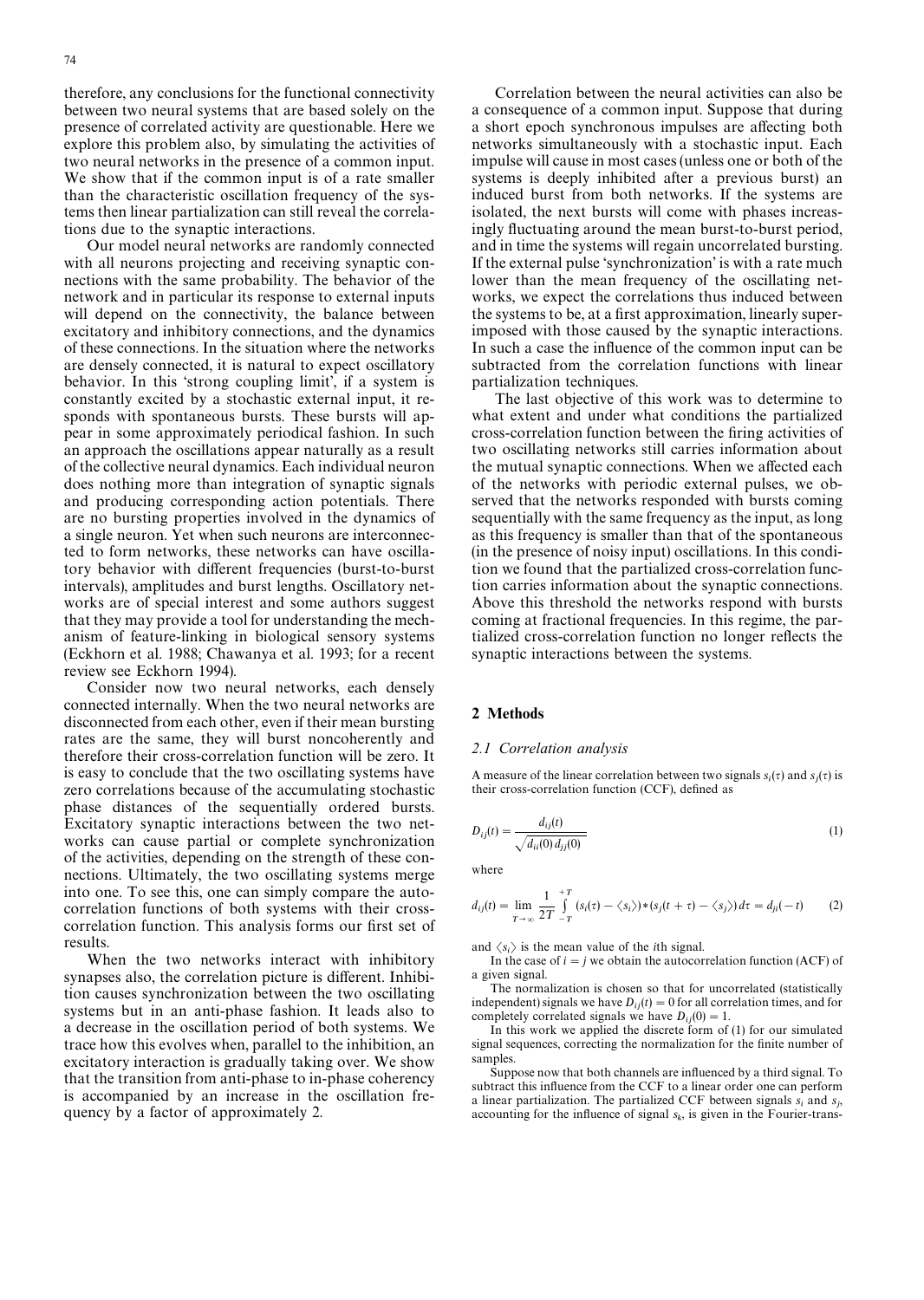formed form as (Bendat and Piersol 1968)

$$
D_{ij|k}(\varpi) = D_{ij}(\varpi) - \frac{D_{ik}(\varpi) * D_{kj}(\varpi)}{D_{kk}(\varpi)}
$$
\n(3)

Here all CCFs are Fourier transformed.

It is clear that (3) can be obtained by subtracting from *i*th and *j*th signals their linear predictions from the *k*th signal.

We used this partialization technique with all Fourier components above a 60-Hz cutoff. This was done to avoid division by small numbers errors that can penetrate in (3) through the division by the ACF spectrum.

The interpretation of the partialized CCF (3) is that it holds the remaining information about the functional correlation between the two systems after the common input influence has been removed in linear approximation. This formula can be straightforwardly extended to the case of many correlated input patterns affecting one or both systems. To keep the analysis simple, we consider here only the case where there is one external input exciting both networks simultaneously.

#### *2.2 Signal generation: network layout*

Half the neurons were taken to be excitatory and half the units were taken as inhibitory. The only difference between the neurons is that the excitatory neurons project only via excitatory synapses while the inhibitory neurons can only inhibit by their synaptic projections. The internal connectivity of each of the networks was chosen to be diffuse. The average number of connections to neurons of the same network per neuron was 70. Mutually the two networks can be connected only with excitatory synapses or with excitatory and inhibitory synapses. Each neuron had on average 20 projections to neurons of the other network. The synapses of inhibitory type are taken to have the same synaptic strength [see (7)], irrespective of whether the connection is between two neurons from the same network or different neural networks. In all simulations where the two networks excite each other, the synaptic strength of an excitatory projection to the other network measures the connectivity strength between the two systems. This quantity was set as a fraction of the synaptic strength set for the internal excitatory synapses. This fraction (a parameter taking values between 0 and 1) is then taken as a measure of the relative connectivity between the networks (related to the internal connectivity).

External input to the two networks is transferred through a separate set of excitatory synapses at random neurons. In our layout about 80% of the neurons received external input. Two different types of inputs were applied. In all simulations, a stochastic, noisy signal was fed to both networks. Its level (the probability that an input synapse receives a signal in any time step) was taken such that the systems had clear oscillatory behavior. The noisy input is completely uncorrelated and serves only to provoke the oscillatory regimes for the networks.

In some of the simulations, specified in the next section, we superimposed on this stochastic input pulses presented simultaneously to all input synapses. These synchronized inputs were in all cases of length 6 ms and were presented at random time intervals with mean rates of about 2 Hz.

#### *2.3 Neural dynamics*

The dynamics of the individual neurons is chosen to reflect the synaptic integration and action potential generation of real neurons. The detailed model is described below and the parameter settings are given in the Appendix.

Each individual neuron is represented by a set of three compartments as illustrated in Fig. 1a. One of the compartments contains all synaptic channels, both excitatory and inhibitory, and represents the dendrites of the neuron. Synaptic channels are modeled by resistors that change their conductance in response to a presynaptic action potential. The second compartment has a buffering role, has only passive channels and represents the apical dendrite of the neuron. The third compartment contains nonlinear voltage-driven membrane channels. This last compartment, representing the soma and axon, is involved in the production of action potentials.





Fig. 1. a The model neuron consists of three compartments, interconnected through resistors. The leftmost compartment receives all the synaptic inputs (excitatory and inhibitory) through variable resistors. The central compartment has only passive electrical channels and its role is to decrease the influence of the sharp action potentials on the synaptic channels. Action potentials are generated only in the rightmost compartment, where the voltage-driven binary channels are located. These channels are controlled by sets of binary gates with thresholdtype dynamics as explained in the text and in b. b The time curve illustrates the dynamics of a binary opening gate. When the membrane potential (*curved line*) rises above the threshold value (*horizontal line*) the gate opens after a delay of  $\tau_{\text{delay}}^{\text{open}}$ . If the potential drops below the threshold, the gate closes after  $\tau_{\text{delay}}^{\text{close}}$ . In general the threshold for opening the gate can be different from that for closing the gate; in our model cell, however, we have chosen identical values for these thresholds

The transmembrane potential  $V^i$  in each compartment obeys the equation

$$
C_i dV^i/dt = \sum_{\alpha} G_{\alpha}(V^i, t) \cdot (E_{\alpha} - V^i) + \sum_{i \leq j} \frac{G_{ij}^{\text{ex}} G_{ij}^{\text{in}}}{G_{ij}^{\text{ex}} + G_{ij}^{\text{in}}} (V^j - V^i)
$$
(4)

The first sum on the right-hand side of (4) represents the current flowing through the different ion channels (labeled by a) in the *i*th compartment. The second sum accounts for the current exchange with the neighboring compartment(s).  $C_i$  is the membrane capacitance in the *i*th compartment,  $G_{\alpha}$  is the conductance of the  $\alpha$ th channel (in general it can be both voltage and time dependent) and  $F_{\alpha}$  is the Nernet potential characteriz voltage and time dependent), and  $E_{\alpha}$  is the Nernst potential characteriz-<br>ing the corresponding channel ing the corresponding channel.

The dynamics of the nonlinear channel conductances can be described by the set of Hudgkin-Huxley equations. Instead we took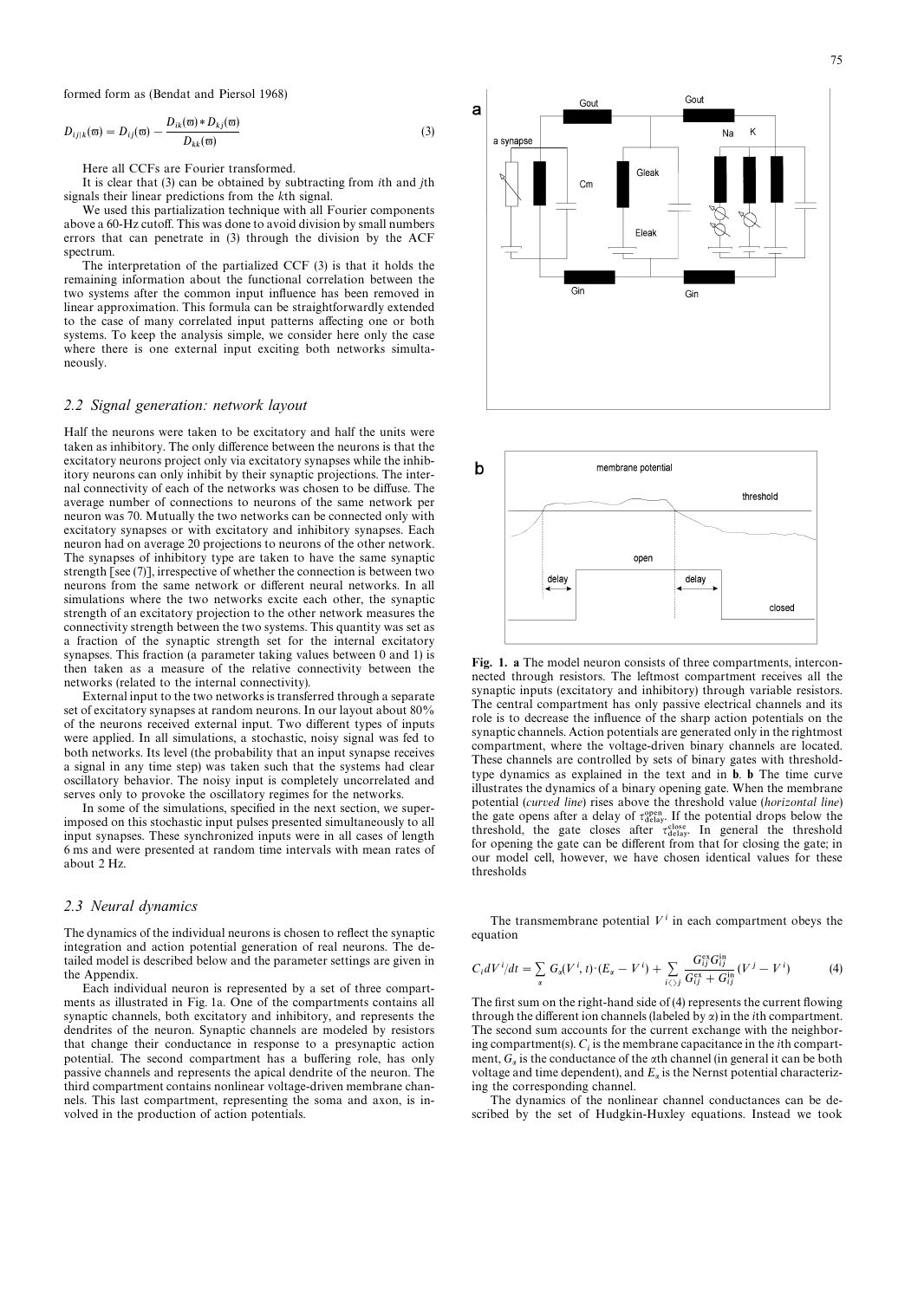a computationally economical approach. For each nonlinear channel we introduced a set (one in the case of the K*`* channel and two in the case of the Na*`* channel) of binary gates represented by a variable case of the INa channel) of binary gates represented by a variable  $s_a^d(t) \in \{0, 1\}$  which tells whether the gate is open (value 1) or closed  $\alpha_{\alpha}(t) \in (0, 1)$  which tens whether the gate is open (value 1) or closed (value 0). The channel conductance is then postulated in this approach as an expression of the form

$$
G_{\alpha}(t) = G_{\alpha}^{\max} \prod_{a, b} s_{\alpha}^{a}(t) \cdot (1 - s_{\alpha}^{b}(t))
$$
\n
$$
\tag{5}
$$

where the maximal conductance of the channel,  $G_n^{\max}$ , is a constant. Clearly, if a channel does not have gates at all, then its conductance is a constant and it will correspond to one of the passive channels on the cellular membrane.

Gates with index *a* in (5) are opening gates in the sense that they must be open in order for the whole channel to be open. Index *b* labels closing gates. So a channel is open if all opening gates are open and all closing gates are closed. The dynamics of any channel is determined by the dynamics of the associated gates. The last are given by the following simple rule (channel and gate indexes are omitted below). To each type of gate we attach four constants:  $V^{\text{open}}_{\text{threshold}}, V^{\text{close}}_{\text{threshold}}, t^{\text{open}}_{\text{delay}}, t^{\text{close}}_{\text{delay}}$ . The dynamics of the binary gate is then described as follows: If a gate is closed initially, the condition to open it is that the transmembrane potential stays above  $V_{\text{threshold}}^{\text{open}}$  longer than  $t_{\text{delay}}^{\text{open}}$ . The condition for potential stays above  $V_{\text{threshold}}$  longer than  $t_{\text{delay}}$ . The condition for  $V_{\text{threshold}}^{\text{close}}$  for a time interval longer than  $t_{\text{delay}}^{\text{close}}$ . The gate dynamics is illustrated in Fig. 1b.

In fact the binary description of the voltage-driven channels is very close to the description given by the Hodgkin-Huxley equations. In these, the channel is presented as a statistical ensemble of binary gates driven by a number of 'particles' that open or close the gates. To make the parallel, in our approach all gates open or close simultaneously but with a delay which replaces the statistical dynamics.

The operation of a synapse can be described by a single secondorder equation. The only dynamic variable, *g*(*t*) , can be considered to represent the concentration of the neurotransmitter near the postsynaptic membrane. The dynamics of the synaptic channel conductance is then described by the equations:

$$
\frac{d^2}{dt^2} g(t) + \frac{2}{\tau} \frac{d}{dt} g(t) + \frac{1}{\tau^2} g(t) = \sum_i \delta(t - t_i)
$$
 (6)

$$
G_{\rm syn}(t) = G_{\rm syn}^{\rm max} g(t) \tag{7}
$$

In (7)  $G_{syn}(t)$  is the synaptic channel conductance that must be entered in (4).  $G_{syn}^{max}$  is an overall coefficient representing the 'strength' or the  $G_{syn}^{max}$  is an overall coefficient representing the 'strength' or the efficiency of the particular synapse.

Different types of synapses (e.g., excitatory or inhibitory) are charac-Example terized by different channel properties  $(G_{syn}^{\text{max}}, E_x^{\text{swans}})$  and  $\tau$ , but at rest<br>they are tracted uniformly The set of the state in and  $\tau$ , but at rest<br>they are tracted uniformly The set of the they are treated uniformly. The set of parameter values used for the actual simulations is listed in the Appendix.

To summarize, the dynamics of the neuron is based on the conductance properties of the various channels in the compartments. Four basic channel types have been used in the model:

$$
G_{\rm P} = G_{\rm P}^{\rm max}
$$
 for all passive channels

 $G_{\mathbf{K}}(t) = G_{\mathbf{K}}^{\max} s_{\mathbf{K}}^a(t);$ 

 $G_{\text{Na}}(t) = G_{\text{Na}}^{\text{max}} s_{\text{Na}}^a(t)$  (1 -  $s_{\text{Na}}^b(t)$ ) for the active channels

 $G_{syn}(t) = G_{syn}^{\max} g(t)$  for the synaptic channels

### 3 Results

In the first set of simulations we emulated the system dynamics for ten different levels of excitation between the two networks and no mutual inhibition. The level of mutual excitation represents the relative strength of the (excitatory) synapses transmitting signals from one network to the other. In Fig. 2 we present the CCF between the activities of the two networks for the different excitation levels and the ACF for each of the systems. Our results clearly indicate that the two systems exhibit oscillatory behavior. When the mutual connectivity is zero or beneath a certain threshold, the systems oscillate independently, and because of the independently distributed fluctuations of the burst-to-burst intervals, the CCF [see (2)] is zero. When the connectivity is higher than this threshold the two systems synchronize their bursting patterns. For networks that are strongly connected to each other this results in a CCF that is almost identical with both the ACFs.

It is also clear that the two networks, when uncoupled, can have not only different phases but also different burst-to-burst average periods. This is reflected in the difference between the ACFs of the two networks (the bottom line in Fig. 2) and is due to the fact that the two networks are not completely identical. Strong mutual excitation causes both oscillators to 'negotiate' a common frequency and common duration of the single bursts and, finally, synchronizes their phases. In the intermediate stages of this transition, when the coupling parameter is in the range 0.5*—*0.6, the networks still retain their individual patterns of activity as indicated by the asymmetric shape of the CCFs in Fig. 2.

In the second set of simulations, presented in Fig. 3, we set a constant level of mutual inhibition between the two networks. The probability of an inhibitory neuron from each of the networks sending a projection to a given neuron from the other network is taken to be 0.2. The excitatory neurons were assumed to send projections to the other system with the same probability. All the inhibitory synapses between the two systems were set with fixed synaptic efficiencies while the excitatory synapses were taken with ten increasing efficiency values, the same as in the previous set of simulations. From the CCFs and ACFs presented in Fig. 3 we see that when inhibition dominates, the two oscillating networks burst in antiphase. In other words, the bursting of one of the systems takes place when the other system is inhibited, and vice versa. When the excitation gradually takes over, the systems start oscillating in phase. There is no actual shift in the phases, though. The transition from anti-phase to in-phase coherent oscillation takes place by doubling the frequency, or in other words additional bursts emerge in between every two successive bursts present in the case with mutual inhibition only. There is no level of excitation that can compensate for the mutual inhibition, so that the two networks fire independently.

In the next two sets of simulations we introduced a common input to both networks. The connections were the same as those of Figs. 2 and 3. The input signal consisted of noise with superimposed pulses given simultaneously to both systems in a random sequence. The mean rate of the external common pulses was taken to be 2 Hz. This value is smaller than the oscillation rate of the networks.

The simultaneous input causes correlations between the activities of the two networks. The CCFs are presented in the left column in Figs. 4 and 5 for the cases without and with mutual inhibition, respectively. Now the question is to what extent we can account for the external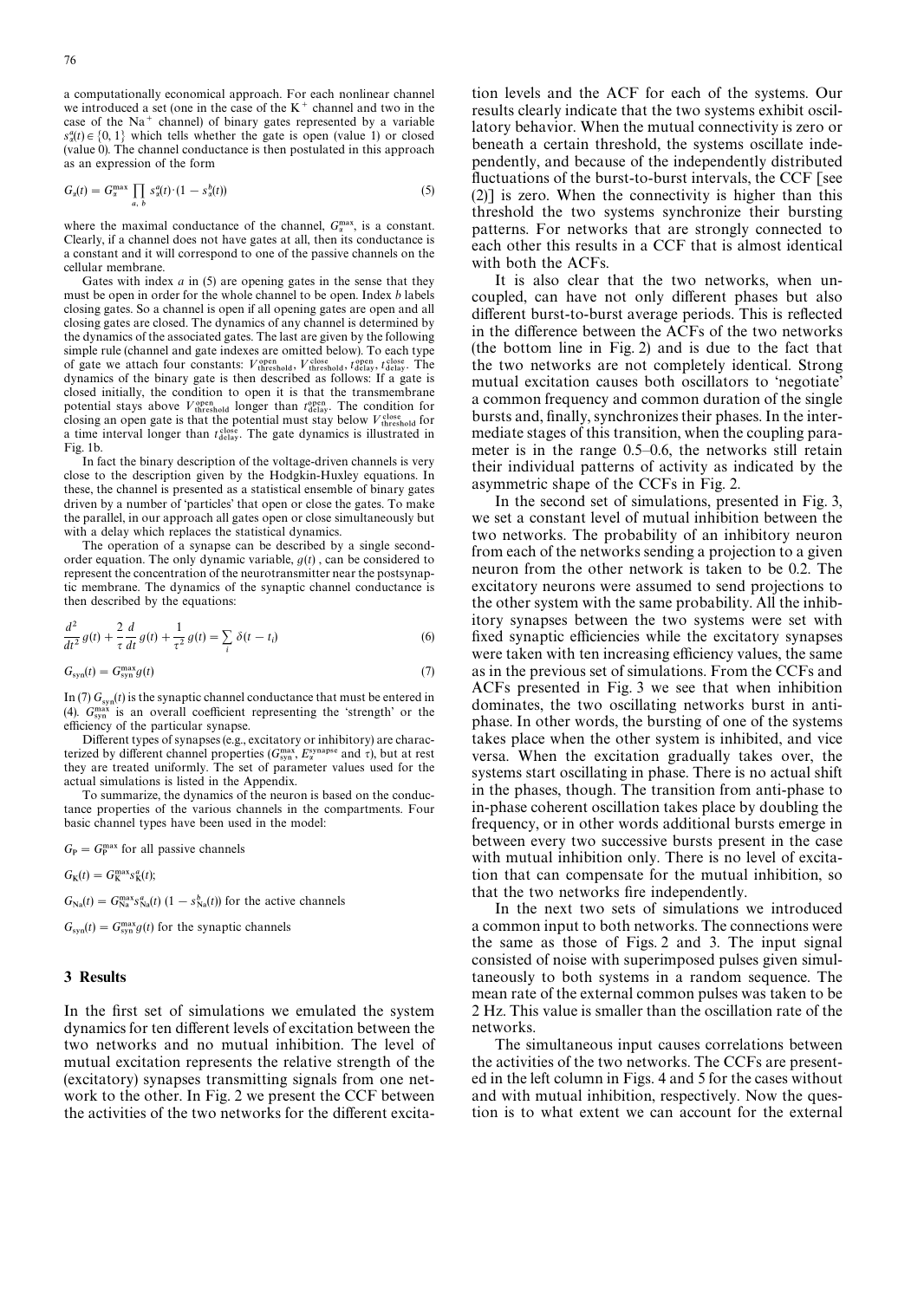

(no inhibition)

Fig. 2. In this set of simulations the dynamics of two neural networks were simulated. Each network consisted of 50 excitatory and 50 inhibitory neurons and the internal connectivity was 70% (each neuron projects synapses to 70 other neurons of the same network). The networks were mutually connected reciprocally with only excitatory synaptic connections, of efficiencies chosen differently for the different simulation sessions. The mutual connectivity for all simulations was set to 20%. The *first column* represents the cross-correlation functions; the *second* and the *third columns* represent the autocorrelation functions of the first and the second system correspondingly. Each *row* of correlation functions is obtained from a separate simulation session. Different sessions are characterized by different values of the efficiencies of the synapses connecting the two systems. The efficiency of each synapse connecting the two networks, or its maximal conductance [see (2.7)], is set as a fraction of the value  $G_{syn}^{\max}$  given in the Appendix. These fractions are shown in front of each horizontal row of correlation functions. During the simulations, a stochastic (noncorrelated) excitatory noise was applied to both systems to provoke spontaneous oscillations. It is clear that the (excitatory) connectivity between the systems causes synchronization between the oscillators. There is little effect of this synchronization on the oscillatory pattern (ACF) of each of the individual networks. All functions here and in the subsequent figures are normalized according to (1) and their values are in the interval  $(-1.0 \ldots 1.0)$ 

synchronization and restore the connectivity-dependent correlations from Figs. 2 and 3. To answer this question, we performed a linear partialization of the CCF of the two systems with respect to the common input according to (3). The partialized CCFs are presented in the middle column in Figs. 4 and 5. Comparing these partialized CCFs with the corresponding CCFs from Figs. 2 and 3, we see that the influence of the common input on the CCF can be taken into account and the partialized CCF between the activities of the two systems carries information about the mutual connectivity.

We also observe that in all cases in this simulation set, the linear parts of the correlations caused only by the common input [the second term in the right-hand side in (3) and presented as the right-hand column of CCFs in Figs. 4 and 5] are almost identical. This verifies the assumption in Sect. 1 that we can account for the external input with linear techniques.

Our last set of simulations was aimed at determining the limits of the partialization method. In this set of simulations we considered two networks completely disconnected from each other. The only external input is a periodic sequence of pulses, each of length as above (i.e., 6 ms), but arriving at different frequencies. There is no noisy input fed to the systems (and therefore there were no spontaneous oscillations present). The left-hand column of Fig. 6 shows the ACFs of one of the systems for different input frequencies. We see that up to input frequencies of 25 Hz, the output of the neural systems follows the input rate. At frequencies above this value the system cannot follow the input rate and responds with some fractional bursting frequency.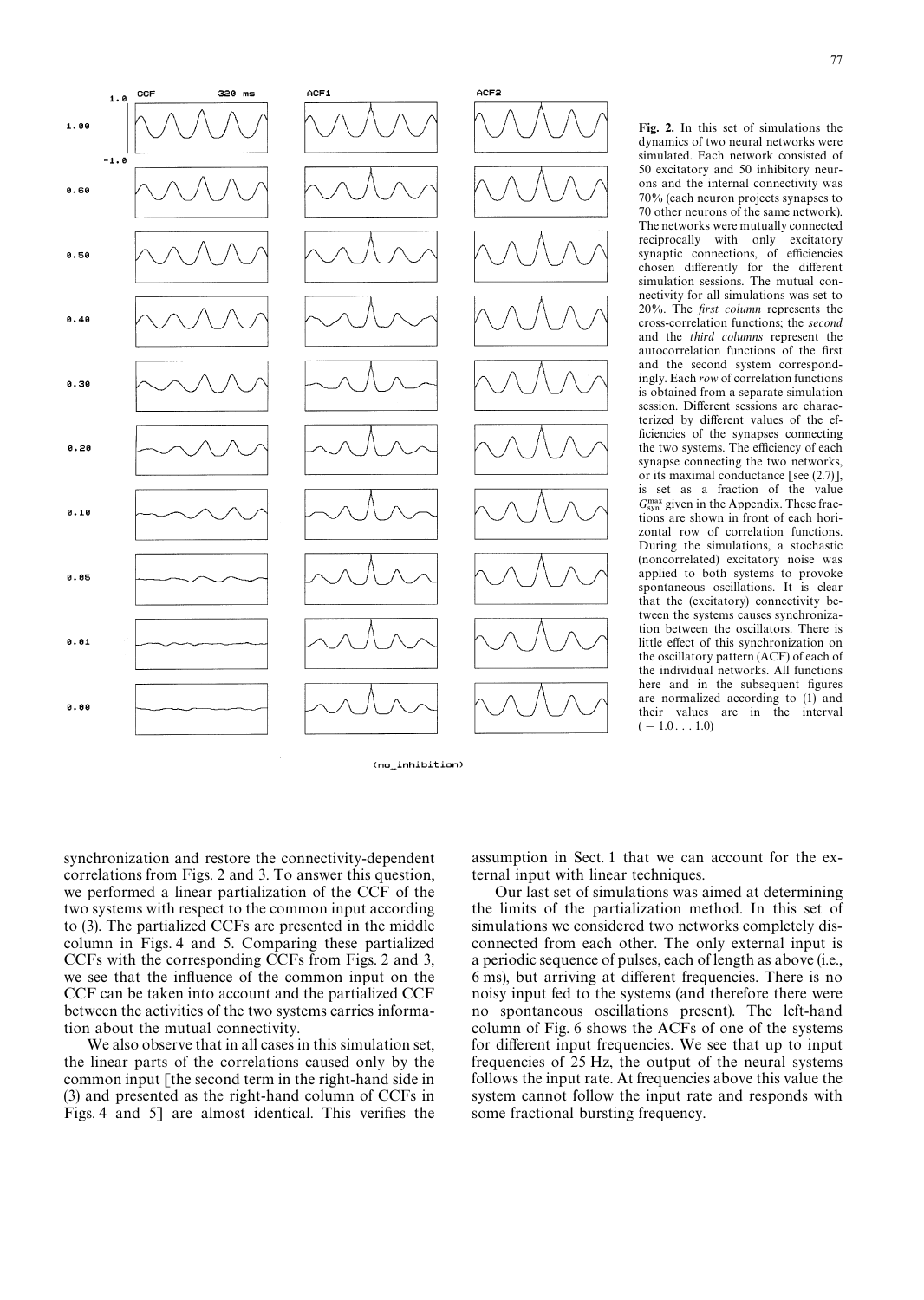





For the same set of simulations the middle column of Fig. 6 shows the CCF between the two completely isolated systems. The only correlations between the activities are caused by the periodic input. Partialized CCFs are shown in the right-hand column of Fig. 6. We see that for frequencies below 25 Hz, the partialization gives the correct result *—* zero residual correlations, indicating zero connectivity. At input rates above this frequency, the linear partialization is no longer applicable.

### 4 Discussion

In this paper we show that synaptic connections between two densely interconnected neural networks determine the cross-correlation function between their firing activities. Inversely, if the networks exhibit oscillating behavior, their connections can be deduced from the shape of the CCF. If their CCF returns to zero, then they are at most weakly connected. If the CCF is that of two synchronous oscillators, then the networks are exciting each other. A third possibility, where the CCF shows two oscillators bursting with the same intervals but in 'antiphase', reveals mutual inhibition.

We see from the first column of CCFs in Fig. 2 that weakly correlated activities result first in a nonsymmetric CCF. This show that although the two systems start to synchronize their bursting patterns, they still behave as two separate systems. A fully symmetric CCF is an indication that the effective connectivity between the two networks is at a level such that the two systems are dynamically equivalent to a single oscillator.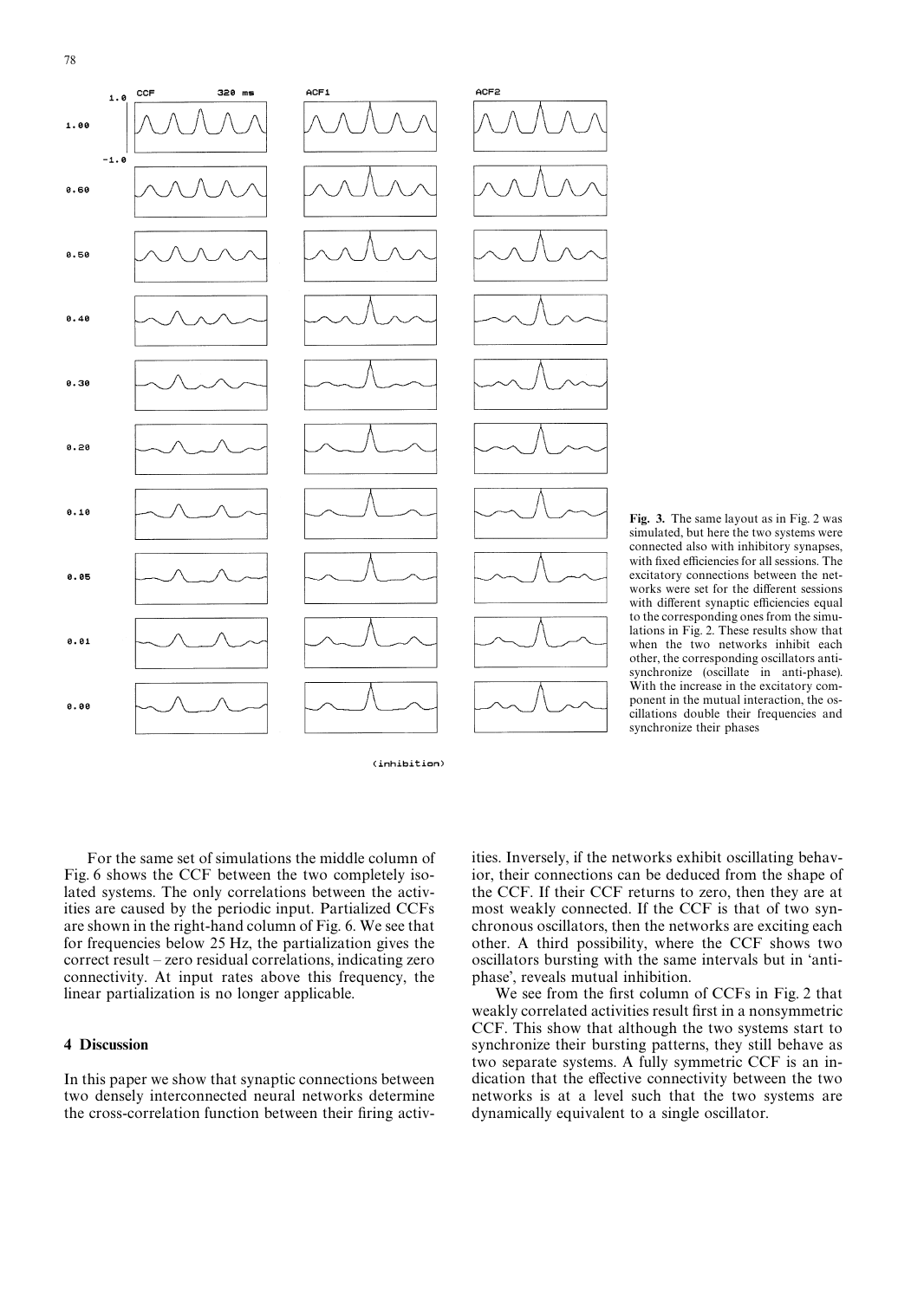

Fig. 4. Partialized cross-correlation functions (*left column*) were simulated for two neural networks connected reciprocally with excitatory synapses at different efficiencies. An excitatory external common input is applied simultaneously to the systems. The input is in all cases a random (nonperiodic) sequence of excitatory pulses of length 6 ms and mean rate 2 Hz. During all the simulations stochastic (noncorrelated) excitatory noise was in addition applied to both systems to provoke spontaneous oscillations. The *left column* represents the CCF. The *middle column* represents the partialized correlation functions between the activities of the two networks. The *right column* shows the difference between the nonpartialized and the partialized CCFs and reflects the influence of the common input on the correlated activities. Since the common input is the same for all simulations, its influence should in a linear regime also be identical. Each *row* of correlation functions is obtained from a separate simulation session. Different sessions are characterized by different values of the efficiencies of the synapses connecting the two systems. The efficiency of each synapse connecting the two networks, or its maximal conductance [see (7)], is set as a fraction conductance [see  $(7)$ ], is set as a fraction<br>of the value  $G_{syn}^{max}$  given in the Appendix. These fractions are shown in front of each horizontal row of correlation functions

(no inhibition)

Similar conclusions can be drawn from the first row of CCFs in Fig. 3. A symmetric CCF, but with a dip around the zero time lag, indicates systems coupled with strong inhibitory connections. The two oscillating systems are phase-locked to each other in an anti-phase manner. The appearance of a central peak in the CCF shows an excitatory 'component' in the effective connection between the networks. When excitation reaches certain level, the two systems form, as in the previous case, a single oscillating system.

These conclusions are valid even when an external common input causes part of the correlated activity. If this input arrives at rates lower than the bursting frequencies of the networks, a linear partialization of the CCF 'cleans' the correlation picture and provides information about the mutual synaptic interaction. Because the above method is based on the assumption of a linear superposition of the correlation functions, it can be correctly applied only when the input causes 'linear perturbations' of the activities of the systems. This can be the case, for example, for an internally loosely connected network, responding linearly to an external signal.

In our case, the two oscillating networks behave nonlinearly. If the external signal is beneath a certain threshold, the networks will show little response. Above this threshold, each of the networks will respond with repetitive bursts for as long as the external signal is on. The amplitude and the frequency of these bursts are almost independent of the strength of the external signal. Nevertheless, if the spontaneous activity is low and the external input is of a low rate, the partialization method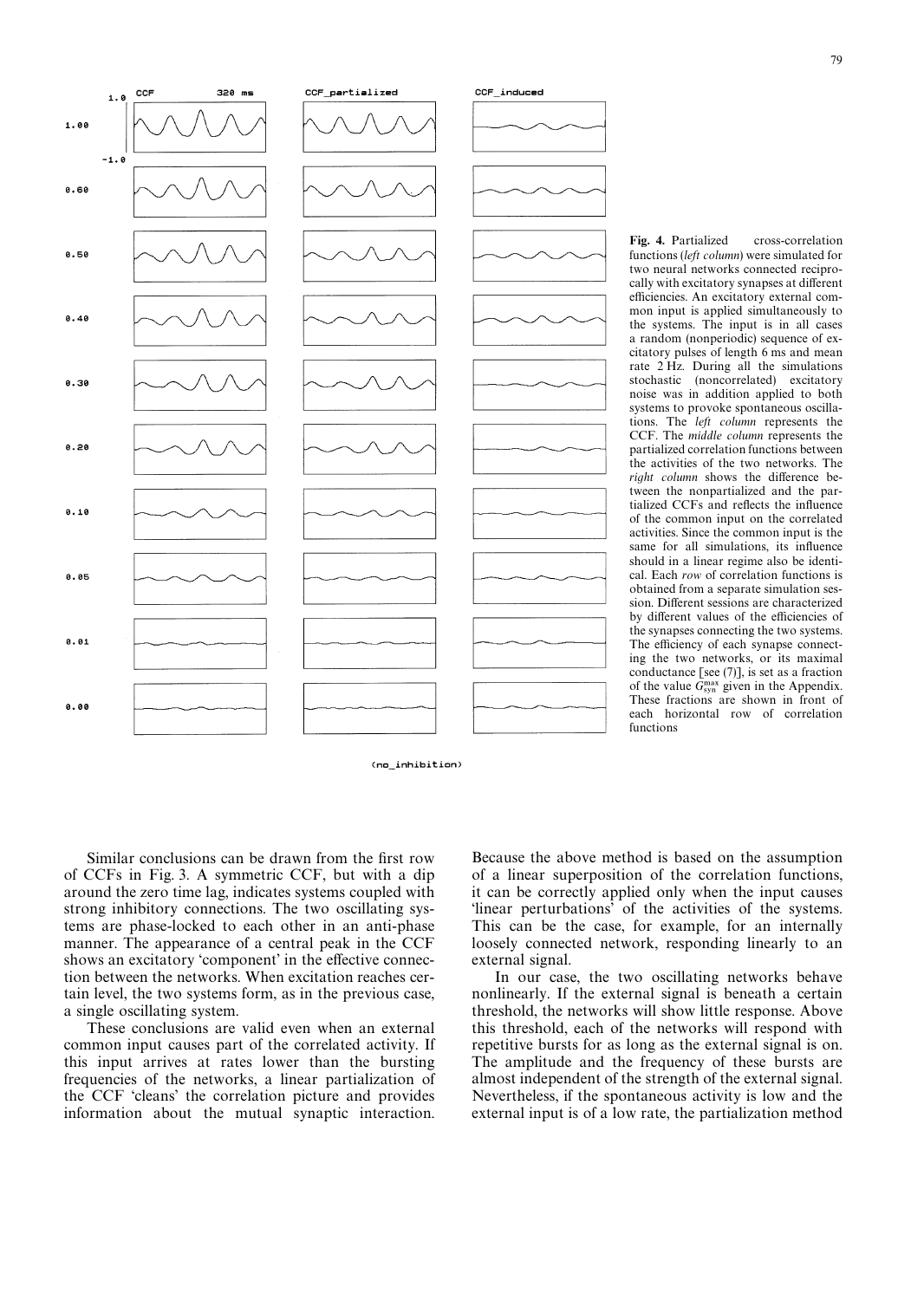

(inhibition)

Fig. 5. The same simulations were performed as in Fig. 4, but here the two systems were connected also with inhibitory synapses, with efficiencies fixed for all sessions. The excitatory connections between the networks were set for the different sessions with different synaptic efficiencies equal to the corresponding simulations in Fig. 4. In this set of simulations the effect of partialization is particularly clear in cases with predominant inhibition. The CCFs in the *middle column* have a central hatch which represents the synchronization effect of the common input. It is completely removed in the partialized CCFs (*middle column*). The influence of the common input on the CCFs (*right column*) is found to be of the same order for all levels of mutual connectivity, which shows that this influence can be considered, in a first approximation, as linear

can still be applied successfully. The reason is that in the above circumstances the probability of spontaneous (eventually repetitive) bursting and simultaneously an induced response to the input is very small. Therefore, the two causes contributing to the shape of the CCF act independently and their effects are superimposed in a linear way. When the spontaneous activations and/or the rate of the external source increase, the CCF between the two systems ceases to be a linear superposition of an induced plus an internal part and the partilization method will fail.

Another limitation of the linear partialization method is that it is applicable only to experimental situations where the possible source of external synchronization is known *—* as, for example, in experiments with visual or other sensory stimulation.

Our conclusions hold for a wide range of parameter settings in the artificial neural network. One crucial condition is that each of the networks is sufficiently intrinsically connected both with excitatory and with inhibitory synapses. This will ensure a unimodal oscillatory response to external perturbations. The connectivity between the networks is taken to be sparse in comparison with the internal connectivity. The parameters chosen for the dynamics of the individual neuron ensure a sigmoidal effective response of the neuron to external excitations. The explicit modeling of the synaptic channels as well as of the nonlinear voltage-driven channels (only the minimal set is considered in this paper) in a realistic, but computationally economic way, provides the opportunity to investigate the role of the individual membrane channels in large-scale network behavior.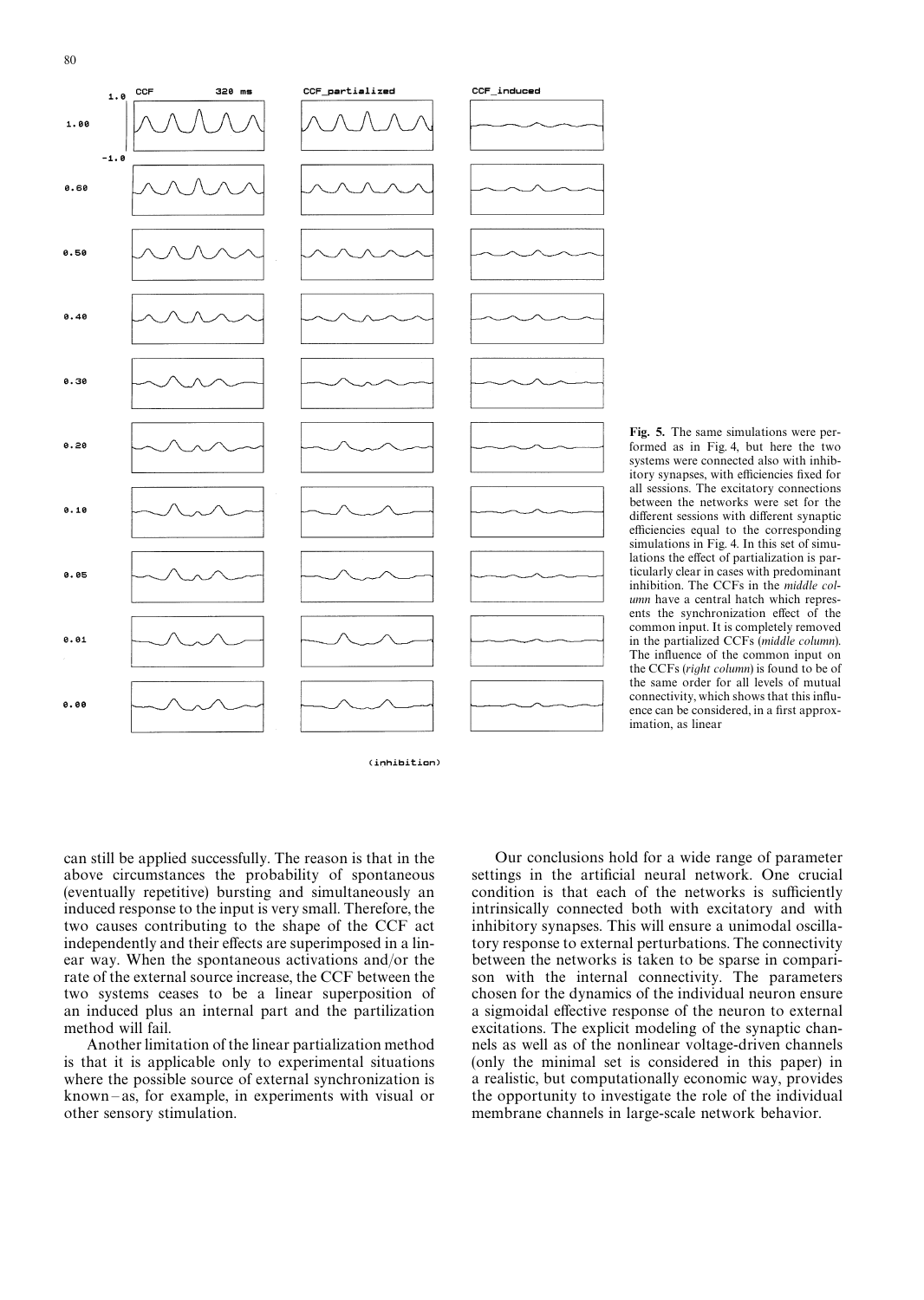

Fig. 6. Simulations testing the responses of the model network were performed with periodic external input with different frequencies. The input consists of a periodic sequence of pulses (length 6 ms). The frequency of the pulses was taken to be different for the different sessions; values are denoted in front of each horizontal row on the figure. No noisy external signal was applied during these simulations. The *left column* presents the autocorrelation functions of the activity of a model neural network. The figure shows that up to frequencies of 25 Hz of the input, the network responds with periodic bursts of the same frequency. For higher input frequencies, the network respond with a fraction of the input frequency. The *middle column* represents the cross-correlation functions between the activities of the networks. The *right column* represents partialized correlation functions. As all the correlations are caused only by the common input, partialized CCF should be zero for all correlation times. We see that this is the case for input frequencies up to 25 Hz. Above this input rate, the linear partialization method fails to account for the common input

#### Appendix

Here we give the parameters used to describe the model neuron [see Fig. 1 and  $(4)$ ,  $(5)$  and  $(7)$ ].

All differential equations were integrated with a Euler-forward method. The elementary time step was postulated to be 0.1 ms.

In all compartments the *capacitance* is taken to be:

$$
C_i = 1[nF]
$$

*Channel parameters*:

| Channel      | $G_0$ (mS) | E(mV)   | $\tau$ (ms) | Gates       |
|--------------|------------|---------|-------------|-------------|
| Passive      | 0.3        | $-54.4$ |             |             |
| Excitatory   | 12.0       | $-10.0$ |             |             |
| Inhibitory   | 3.0        | $-55.0$ | 8           |             |
| $Na+$ active | 1.2        | $+50$   |             | $a, b$ type |
| $K^+$ active | 1.6        | $-77$   |             | a type      |

For all channels,  $G_0$  is the nominal conductance. Synaptic channel conductance is modulated by the function *g*(*t*) as presented in (7). Nonlinear, voltage-driven channels are controlled by their *gates parameters*. These are:

| Gate         | $V_{\text{threshold}}^{\text{open}}$ | $V_{\rm threshold}^{\rm close}$ | $t_{\rm delay}^{\rm open}$ | $t_{\rm delay}^{\rm close}$ (ms) |
|--------------|--------------------------------------|---------------------------------|----------------------------|----------------------------------|
| $Na+ a gate$ | $-45.0$                              | $-45.0$                         | 0.1                        | 0.1                              |
| $Na+ b$ gate | $-35.0$                              | $-35.0$                         | 0.4                        | 0.4                              |
| $K^+$ a gate | $-30.0$                              | $-30.0$                         | 0.5                        | 0.5                              |

The electrical links between the compartments are specified by their conductances, and the quantity that is entered in (4) is  $\Gamma = G_{\text{in}}G_{\text{out}}/(G_{\text{in}} + G_{\text{out}})$ .

Thus, for the link between (cf. Fig. 1) the synaptic and the second (buffering) compartment we have chosen  $\Gamma = 1.5$  and for the link between the buffering and the active compartment we have chosen  $\Gamma = 0.5$ .